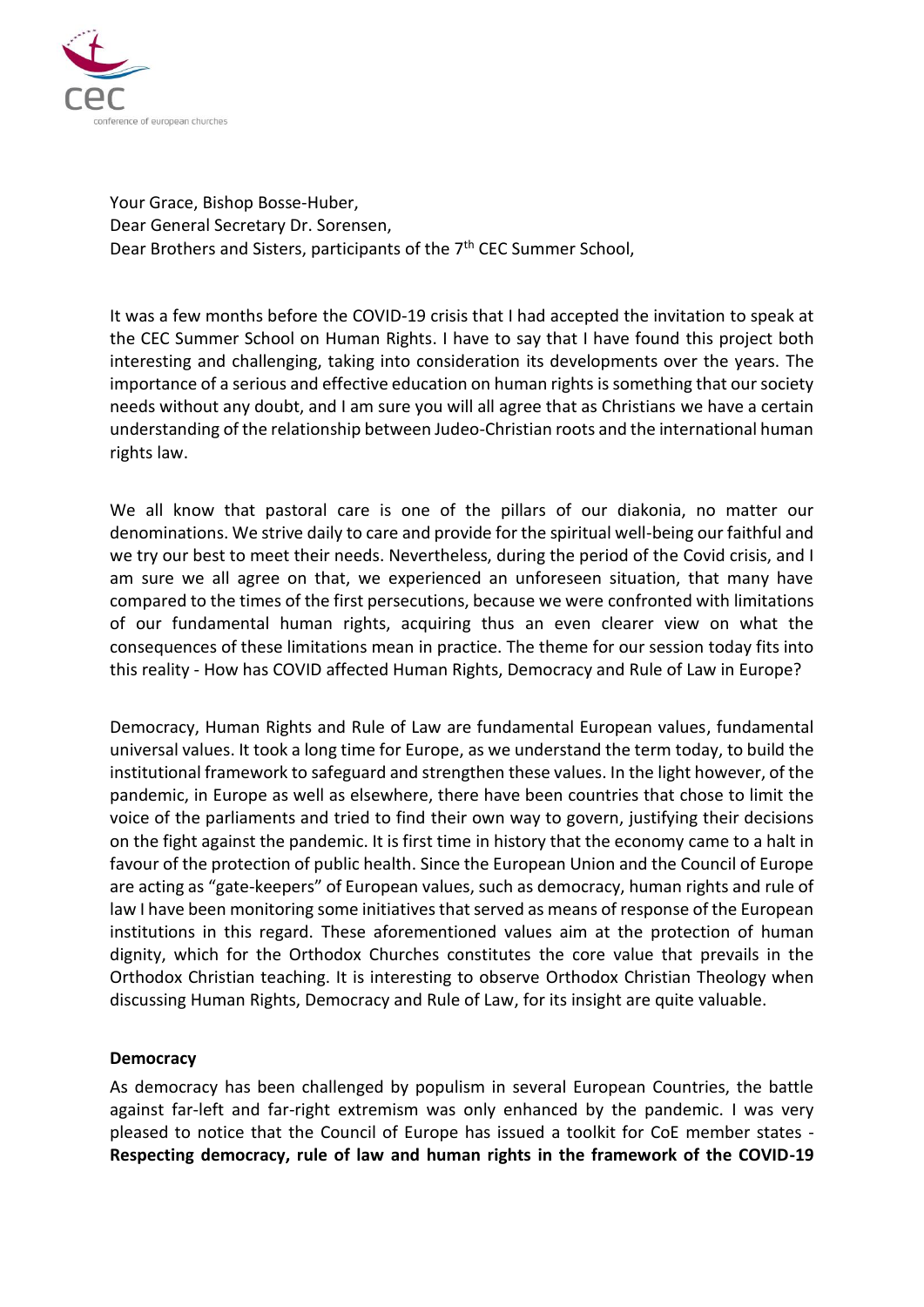

sanitary crisis<sup>1</sup>. This toolkit came into being to help the states to ensure the measures in proportionate way and for a limited time. This important document covers the following topics:

- Derogation from the European Convention on Human Rights in times of emergency.
- Respect for the rule of law and democratic principles in times of emergency, including limits on the scope and duration of emergency measures.
- Fundamental human rights standards including freedom of expression, privacy and data protection, protection of vulnerable groups from discrimination and the right to education.
- Protection from crime and the protection of victims of crime, regarding gender-based violence<sup>2</sup>.

There is a pressing need to respect Human Rights, especially so during times of emergency, like those we are currently living in. Legal instruments, such as the aforementioned toolkit, are crucial in these situations because they give us a standard that States should act upon. The European Union Institutions have warned the governments that the restrictions due to COVID-19 need to be balanced in accordance with existing human rights instruments. This year 2020 the world will face the biggest recession in its history as world-wide economy is expected to shrink by 7-12%<sup>3</sup>. The EU has introduced a recovery package begging at 1-1-5 trillion euros to help with the ramifications.

From my point of view the very core of the concept of democracy was clearly challenged during this pandemic. We should, however, pose questions to these actions: What is the need to safeguard the current economic system? Should we consider transforming the economy by enhancing its social dimension? Are we changing the way we think of our priorities - putting the needs of people first, investing in health, instead of only considering financial profit?

## **Rule of Law**

2

As for the Rule of Law, I have been pleased to see that for the first time the European Commission launched a consultation on Rule of Law<sup>4</sup> under the guidance of Her Excellency, President Ursula von der Leyen. The consultation on efficiency and quality of justice, prevention of corruption and assurance of media freedom, access to justice and enabling framework for civil society are the key points that the EU member states, civil society and churches need to continue working inside of the European Union. It is essential that we, as

<sup>&</sup>lt;sup>1</sup> [https://rm.coe.int/sg-inf-2020-11-respecting-democracy-rule-of-law-and-human-rights-in](https://rm.coe.int/sg-inf-2020-11-respecting-democracy-rule-of-law-and-human-rights-in-th/16809e1f40%2015.06.2020)[th/16809e1f40 15.06.2020](https://rm.coe.int/sg-inf-2020-11-respecting-democracy-rule-of-law-and-human-rights-in-th/16809e1f40%2015.06.2020)

[https://search.coe.int/directorate\\_of\\_communications/Pages/result\\_details.aspx?ObjectId=0900001](https://search.coe.int/directorate_of_communications/Pages/result_details.aspx?ObjectId=09000016809e1f42) [6809e1f42](https://search.coe.int/directorate_of_communications/Pages/result_details.aspx?ObjectId=09000016809e1f42) 15.06.2020

<sup>3</sup> <https://www.project-syndicate.org/commentary/covid19-democracy-violations-by-guy-verhofstadt> 15.06.2020

<sup>4</sup> [https://ec.europa.eu/info/policies/justice-and-fundamental-rights/upholding-rule-law/rule-law/rule-law](https://ec.europa.eu/info/policies/justice-and-fundamental-rights/upholding-rule-law/rule-law/rule-law-report_en%2015.06.2020)[report\\_en 15.06.2020](https://ec.europa.eu/info/policies/justice-and-fundamental-rights/upholding-rule-law/rule-law/rule-law-report_en%2015.06.2020)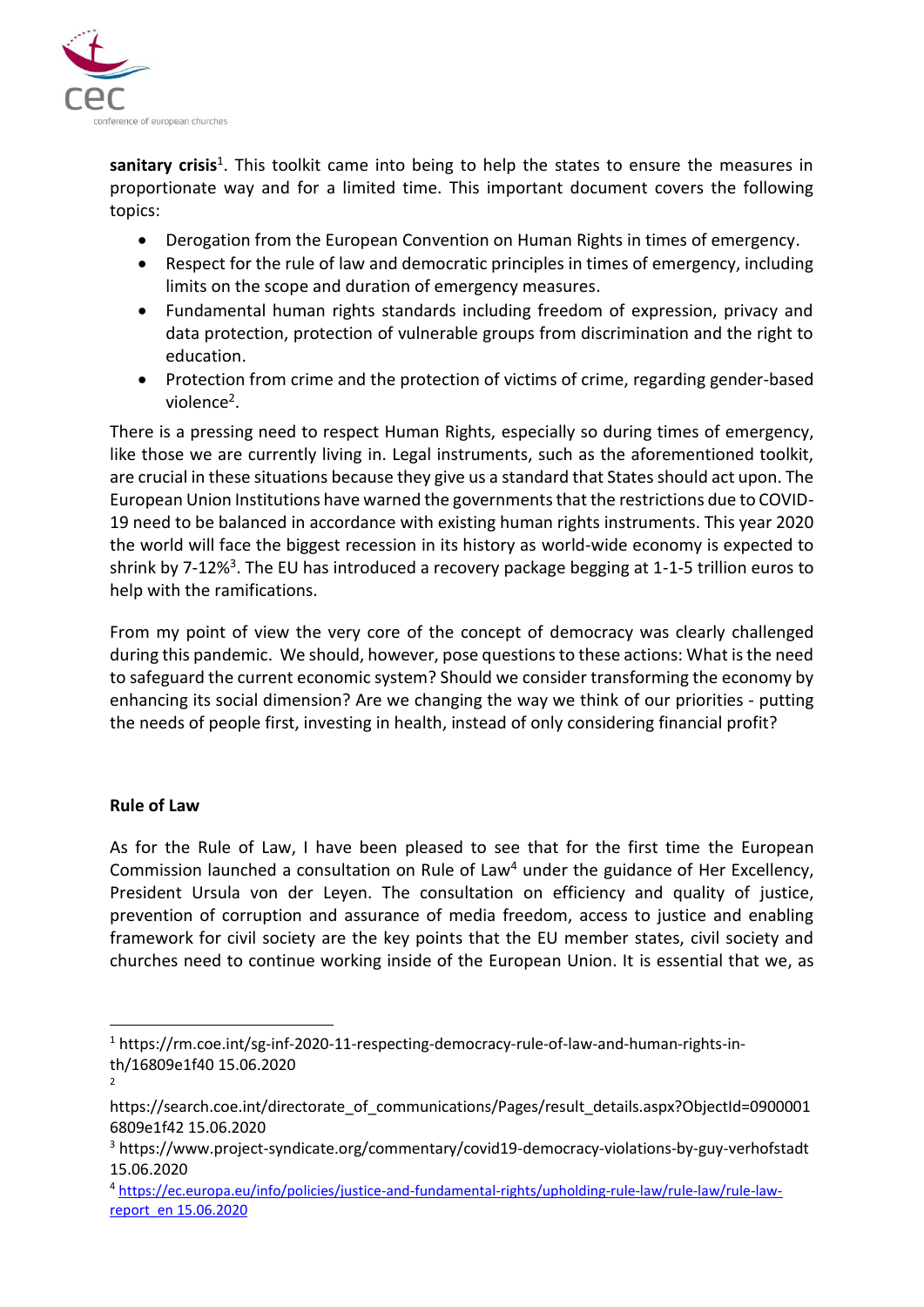

Europeans, avoid double standards and remain faithful in keeping European values in a time of continuous change and insecurity.

The Conference of European Churches has emphasised, and rightly so, in many documents that there needs to be internal and external coherence when discussing about the respect for the Rule of Law, Democracy and Human Rights in all EU economic and trade agreements with its external partners. Therefore, I am looking forward to the European Parliament's debate in Autumn, as announced by Commissioner Reynders Didier<sup>5</sup> and into the final stage of the discussion of this report at the EU Council.

If we want to ensure the protection of our European values, we need to work on that, very hard, together with civil society, businesses and companies, and all the stakeholders of the Article 17 of the EU Lisbon Treaty. As the new EU budget is still not voted in, it would be extremely important that the significant portion of the EU budget is spent for the programmatic activities supporting the work for civil society and the stakeholders of the Art. 17. I would advocate that it would be very meaningful to design the budget in accordance of the protection of Fundamental Human Rights, as both a core value and guidelines, to take such important decision.

## **Human Rights**

We are aware of the EU efforts to create solidarity in Europe, especially so during the COVID-19 crisis. It is a sad reality that Human Rights have been put up to the test by the European member states. When rights we take for granted are taken from us, it should become clearer to our mind and hearts what kind of standards we have today in Europe.

Christ does not discriminate. He gives the same love to every human being. We as Christians should be compassionate about the struggles of all our fellow human beings. The movement "Black Lives Matter" that is rising in the US, as well as all over the world is proof that we all have the responsibility to protect human dignity. There is a structural discrimination issue that we should urgently address. As Christians we have examples in our own history about persecution. As Churches, our ongoing task is to address structural inequalities, build bridges and listen the voice of the oppressed. I also want to express my deep concern about migrants, refugees and asylum seekers that are in a fragile situation, thus not always being able to practice the health recommendations that are essential to stop the spreading of the coronavirus.

During the time of the COVID-19 pandemic, we witnessed the restrictions that the European States have applied with regards to religious freedom and that some centuries-old practices of receiving communion, like in the case of the Orthodox world, were in many cases actually forbidden, if not limited. Speaking from my personal experience in my Metropolis in France, I must tell you that I saw a huge increase of the need of people asking for pastoral care, needing comfort and compassion due to the loss of many lives, an increase of domestic violence, a

<sup>&</sup>lt;sup>5</sup> [https://www.europarl.europa.eu/news/en/press-room/20200504IPR78312/covid-19-debate-with](https://www.europarl.europa.eu/news/en/press-room/20200504IPR78312/covid-19-debate-with-commissioner-didier-reynders%2015.06.2020)[commissioner-didier-reynders 15.06.2020](https://www.europarl.europa.eu/news/en/press-room/20200504IPR78312/covid-19-debate-with-commissioner-didier-reynders%2015.06.2020)